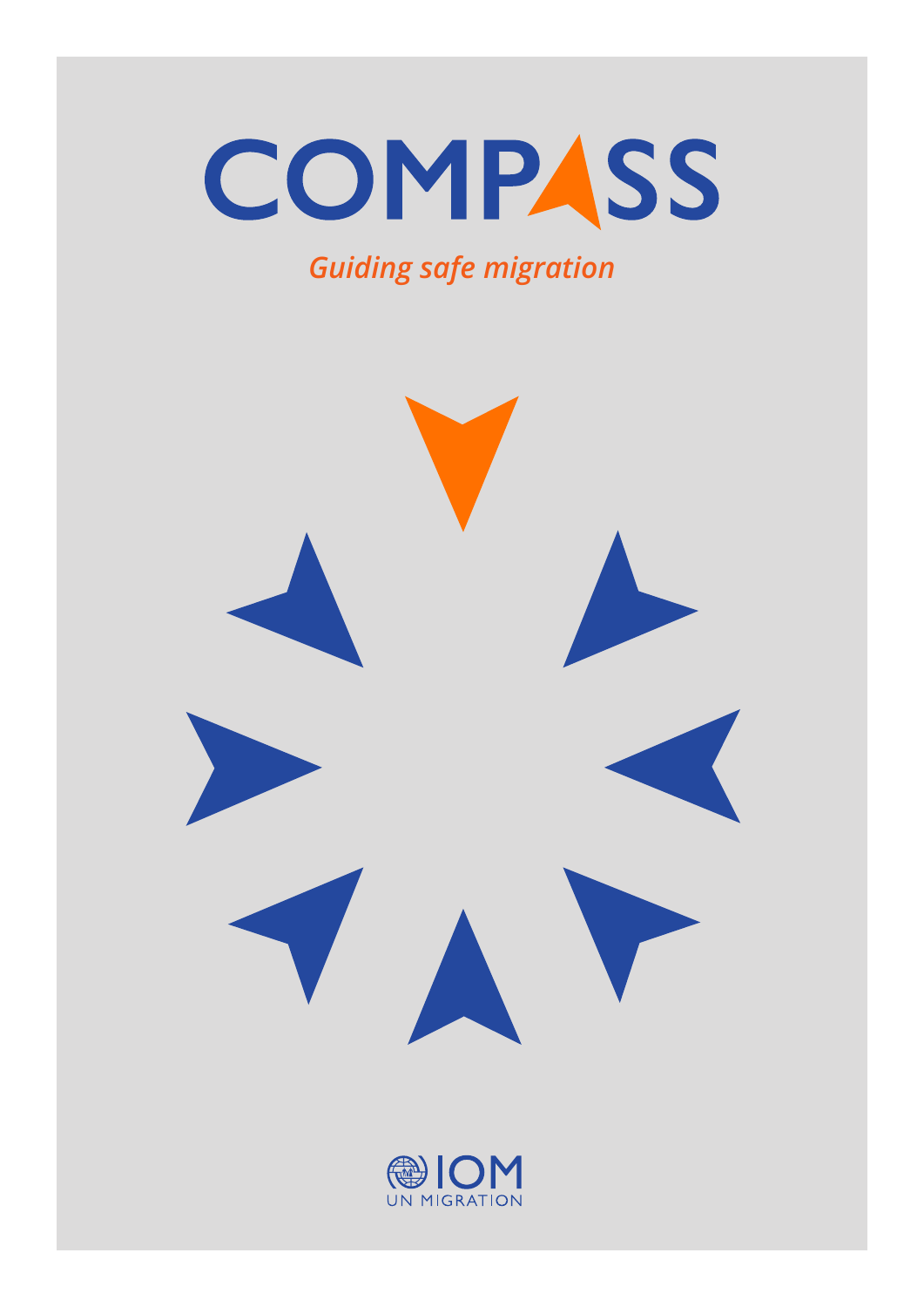## **COMPASS**

#### **GUIDING SAFE MIGRATION**

The global Cooperation on Migration and Partnerships for Sustainable Solutions (COMPASS) initiative is designed to protect people on the move, combat human trafficking and smuggling, and support dignified return and sustainable reintegration.

Unlike many migration projects that focus on a single area of intervention or a small geographic scope, COMPASS is active in 14 countries worldwide and across multiple areas of migration management. This improves coordination, and better supports the successful implementation of long-term measures.

#### **KEY AREAS OF WORK**



Each country programme is designed for the local context and implements activities adapted to needs.

#### **BETTER, TOGETHER**

COMPASS works closely with governments and other national and local partners to enable structural improvements for the protection of migrants and the sustainable reintegration of those who return home. Training efforts thereby invest in governments' and partners' capacity alike to combat trafficking and smuggling.

COMPASS contributes to better coordination mechanisms wit-hin countries and across borders. Improved capacity for data collection also contributes to adapted national and regional policies based on evidence from research.

#### **KEY DATA**

| <b>Duration</b>               | I January $2021 - 31$ December 2023                                                                                    |
|-------------------------------|------------------------------------------------------------------------------------------------------------------------|
| <b>AR Project</b><br>partners | International Organization for Migration<br>(IOM) and the Ministry of Foreign<br>Affairs of the Netherlands            |
| $\leq$ Budget                 | EUR 55 million                                                                                                         |
| Partner<br>countries          | Afghanistan, Algeria, Chad, Egypt,<br>Ethiopia, Iraq, Lebanon, Libya, Mali,<br>Morocco, Niger, Nigeria, Sudan, Tunisia |
| Management<br>site            | IOM Headquarters (Geneva)                                                                                              |
| Vebsite                       | www.iom.int/compass                                                                                                    |